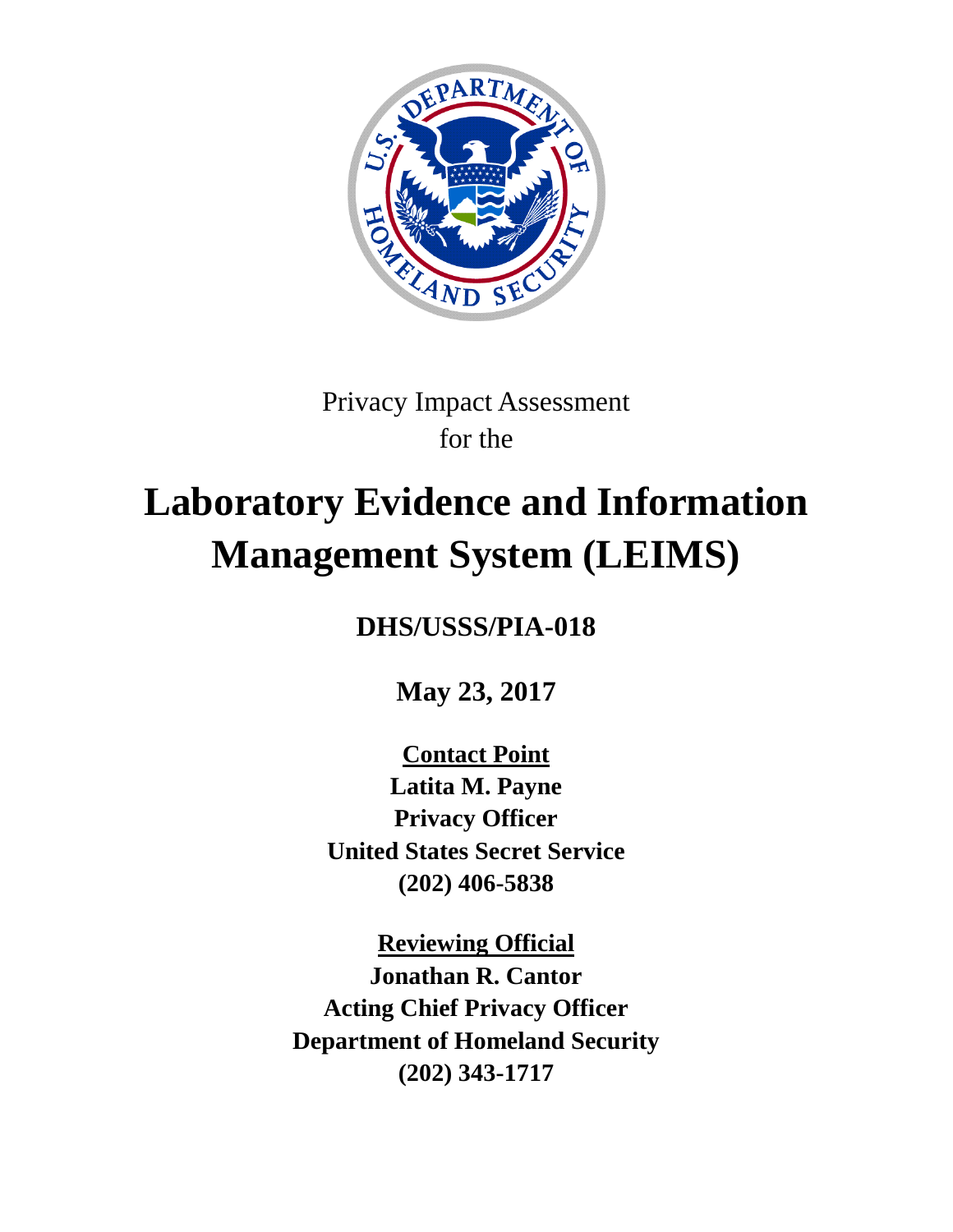

# **Abstract**

The United States Secret Service (USSS or Secret Service) is creating the Laboratory Evidence and Information Management System (LEIMS) to support agency forensic and laboratory personnel. The LEIMS will generate and manage a variety of operational and sample processing data, while meeting stringent requirements for traceability, chain of custody, evidence handling, and compliance with legal and regulatory statutes. While the primary objectives of this system do not include the collection of personally identifiable information (PII), USSS is conducting this Privacy Impact Assessment (PIA) because some descriptive records in LEIMS may include PII. The system may also track the names and contact information for Special Services Division (SSD) and Forensic Services Division (FSD) customers, and the activities of LEIMS users.

#### **Overview**

The United States Secret Service (USSS or Secret Service), Special Services Division (SSD) and Forensic Services Division (FSD) are procuring a Laboratory Information Management System (LIMS), a commercial off-the-shelf product, as a baseline to create the Laboratory Evidence and Information Management System (LEIMS). The LEIMS application will provide a user-friendly means for the collection and analysis of a wide range of information generated from SSD and FSD laboratory workflows. The LEIMS database will store logistical, administrative, and incident-specific data. Examples of data collected by LEIMS include item handling time, sample handling time, sample analysis, operational incident details, laboratory and analytical equipment maintenance, laboratory consumable usage and inventory, chain of custody for items and samples, and personnel training.

LEIMS will also house general information from USSS employees and contractors working on behalf of USSS (*i.e.*, LEIMS users) and information from individuals and agencies that receive services from SSD and FSD (*i.e.*, customers and partners). This general information includes names, business e-mail addresses, and business phone numbers for the purposes of developing contact lists for notifications (*e.g.*, notification that a process, such as sample analysis, is complete). In addition, LEIMS users must log into LEIMS so that LEIMS can document activities and modifications made by users for quality control purposes. Defined user classes will restrict user access so that users are using LEIMS only as needed for their official job duties.

LEIMS may also collect and retain any information that is included with items that are sent to SSD and FSD facilities for screening or analysis. PII collected from these items generally includes the names, addresses, and phone numbers of senders and recipients. This information is routinely collected when real or potential threats are identified during the screening process.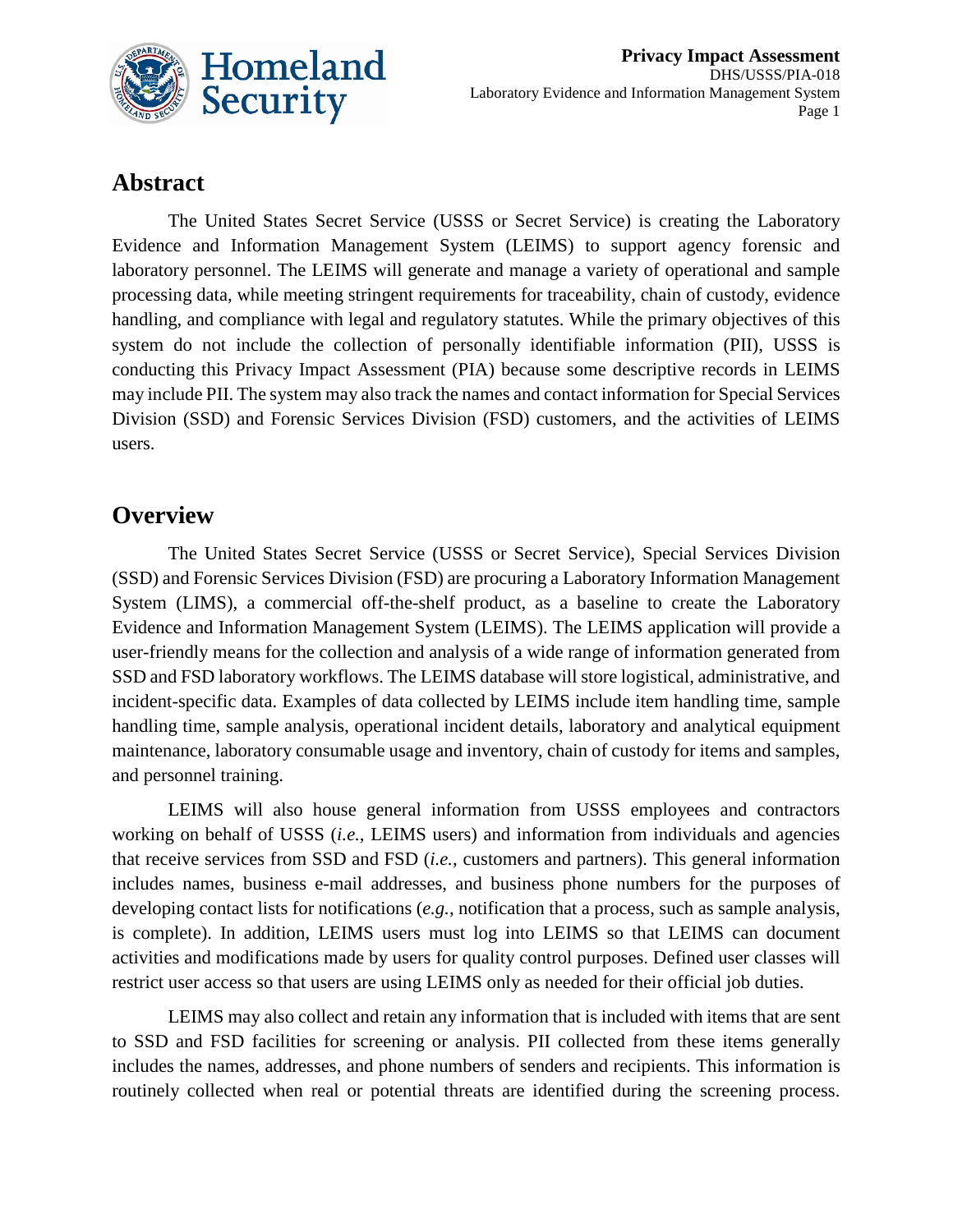

Documentation of processed items can also include written descriptions and photographs, and is routinely shared within USSS following standardized procedures and on an as-needed basis when information is required by investigative leads (*e.g.*, cases involving real or potential threats). Information is not routinely shared within DHS components or with external partners, but may be shared with law enforcement partners who have a need-to-know, due to an open investigation.

The LEIMS request for proposal included a requirement that the vendor solution be compliant with 48 CFR 52.239-1: Privacy or Security Safeguards. [1](#page-2-0) All LEIMS deliverables shall comply with the applicable technical and functional performance criteria of this PIA and applicable Systems of Record Notices (SORN). Information retained in LEIMS will be covered by the DHS/USSS-001 Criminal Investigation Information System of Records.<sup>[2](#page-2-1)</sup>

# **Section 1.0 Authorities and Other Requirements**

# **1.1 What specific legal authorities and/or agreements permit and define the collection of information by the project in question?**

The collection of information is authorized by the Secret Service's protective authority contained in 18 U.S.C. § 3056 A - Powers, Authorities, and Duties of United States Secret Service.

Data is retained only as authorized under 50 U.S.C. § 501a3, E.O. 12333, and DHS Management Directive 10052. Investigative information is solicited and obtained under the authority of the Federal Records Act.<sup>[3](#page-2-2)</sup> Information is collected from criminal investigations, such as threats to protectees, terrorism, financial, counterfeit, cyber-crimes, kidnapping, child pornography, homicide, and identity theft. Such investigations are authorized by 18 U.S.C. §§ 3056 - Powers, Authorities, and Duties of United States Secret Service, 1029 - Fraud and Related Activity in Connection with Access Devices, and 1030 - Fraud and Related Activity in Connection with Computers.

# **1.2 What Privacy Act System of Records Notice(s) (SORN(s)) apply to the information?**

LEIMS is covered by the DHS/USSS-001 Criminal Investigation Information System of Records.

<span id="page-2-0"></span><sup>&</sup>lt;sup>1</sup> 5 U.S.C. § 552a, "Records maintained on individuals."

<span id="page-2-1"></span><sup>2</sup> *See* DHS/USSS-001 Criminal Investigation Information SORN, 76 FR 49497 (August 10, 2011), *available at* [http://www.gpo.gov/fdsys/pkg/FR-2011-08-10/html/2011-20226.htm.](http://www.gpo.gov/fdsys/pkg/FR-2011-08-10/html/2011-20226.htm)

<span id="page-2-2"></span><sup>3</sup> 44 U.S.C. § 3101, "Federal Records Act" (Title 36, Code of Federal Regulations, chapter XII).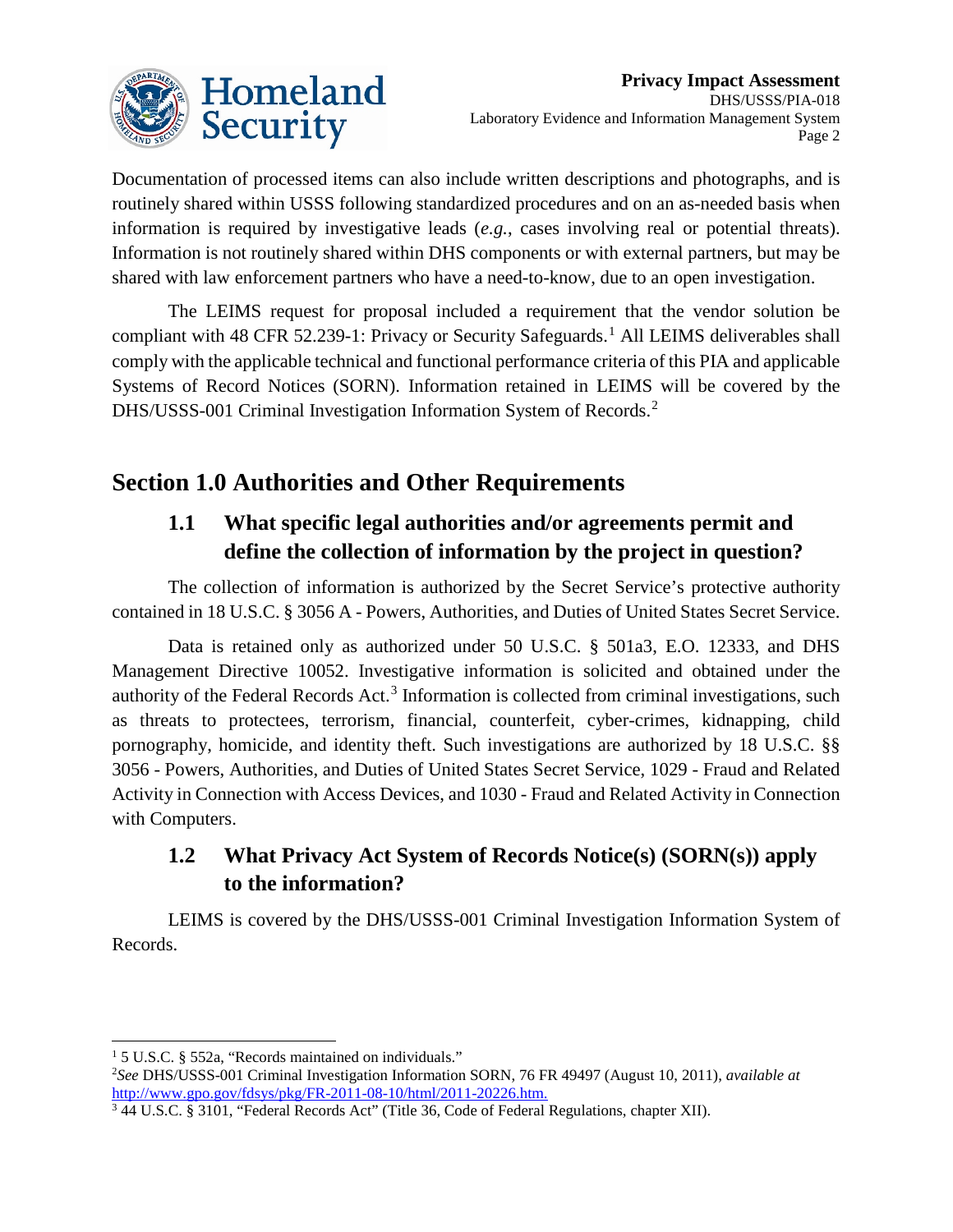

# **1.3 Has a system security plan been completed for the information system(s) supporting the project?**

Yes. A draft system security plan has been completed for the LEIMS. Development of a Certification and Accreditation Package and a security plan are contractor requirements included in the performance work statement. Authority to Operate is expected to be granted by September 28, 2017.

# **1.4 Does a records retention schedule approved by the National Archives and Records Administration (NARA) exist?**

LEIMS issues data and reports associated with evidence for law enforcement and protective services and can be discarded only in accordance with the applicable disposition schedule associated with the systems within which they are maintained. To the extent that LEIMS data and report information are incorporated into an agency system of records, such information would be covered by the retention schedule applicable to that record type. For example, criminal investigative records are covered in the DHS/USSS-001 Criminal Investigation Information SORN, and would be subject to the retention schedules outlined within those SORNs.

**1.5 If the information is covered by the Paperwork Reduction Act (PRA), provide the OMB Control number and the agency number for the collection. If there are multiple forms, include a list in an appendix.**

The information that will be entered into the LEIMS is not covered by the Paperwork Reduction Act.

# **Section 2.0 Characterization of the Information**

#### **2.1 Identify the information the project collects, uses, disseminates, or maintains.**

There are three categories of individuals on whom information is likely to be collected in LEIMS: A) LEIMS users; B) external government users of facility services (*i.e.*, federal customers and partners); and C) individuals whose information is included with items that were submitted to SSD or FSD for protective or investigative analysis.

LEIMS users will include USSS employees and contractors working on behalf of USSS. Examples of potential PII collected for this category includes names, business mailing addresses, business telephone numbers, business e-mail addresses, business zip codes, business facsimile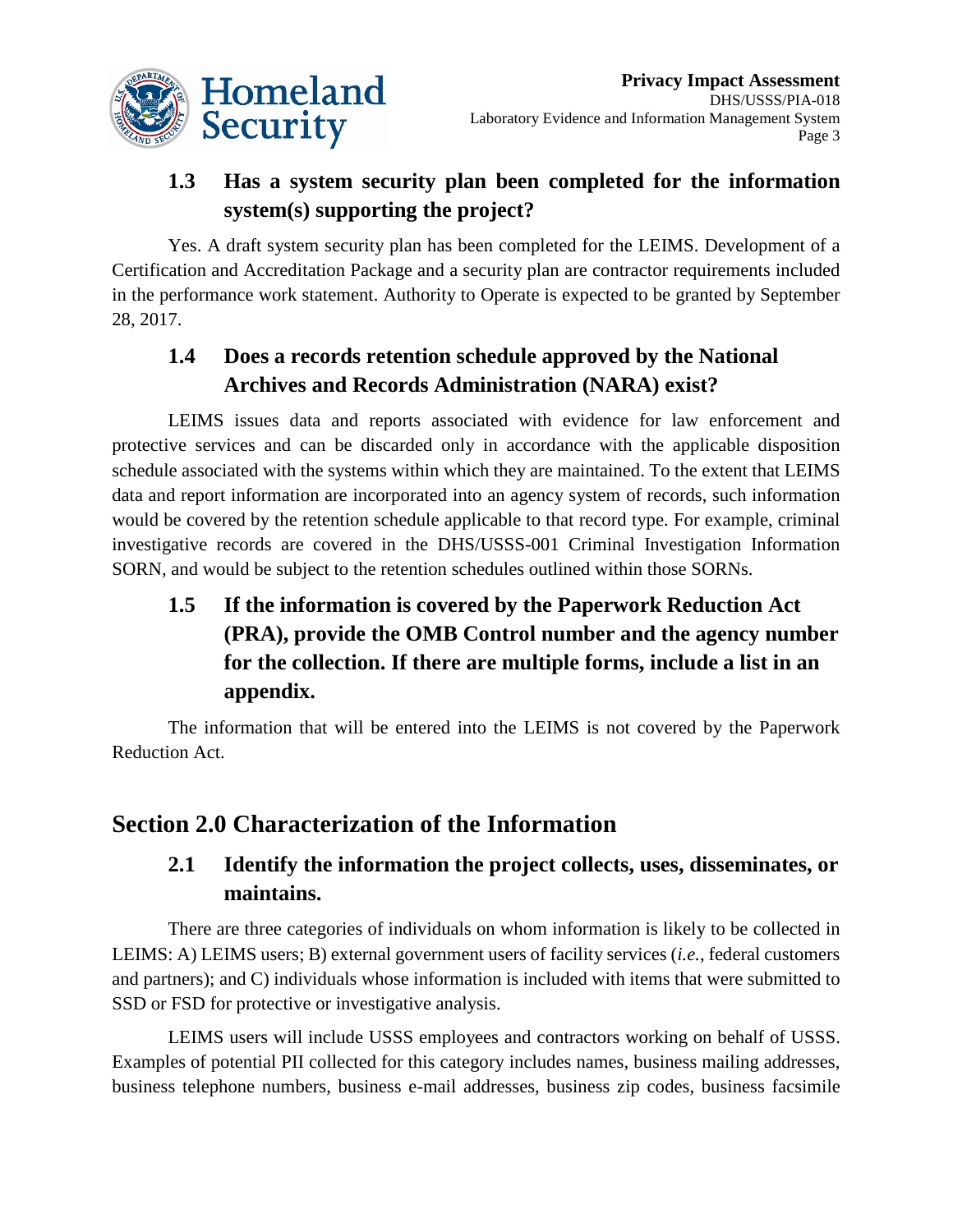

numbers, qualification records, and certificates (*e.g.*, facility-specific training required prior to performance of duties). LEIMS is expected to be capable of preparing lists of LEIMS users and sending notifications to LEIMS users as necessary (*e.g.*, identifying individuals that need to complete a facility required training and sending a notice to those individuals that are past due for completion of the training).

Notifications are also routinely sent to external government users of facility services. The only PII collected on these individuals is business contact information. Examples of potential PII collected from client organization representatives (*i.e.*, federal customers and partners) include names, business mailing addresses, business telephone numbers, business e-mail addresses, business zip codes, and business facsimile numbers.

Forensic Services case information can also include dates of birth, Social Security numbers (SSN), assigned Federal Bureau of Investigation (FBI) numbers, and agency arrest information/booking numbers. LEIMS is expected to be capable of sending routine e-mail notifications to internal and external users of USSS screening and forensic services.

There is the potential that information collected, in text or photograph format, during the screening of items could include PII (*e.g.*, sender and recipient information). This information is routinely collected for investigative use in response to an actual or potential criminal threat. LEIMS will be capable of preparing reports that may include text and photographic descriptions of items associated with potential threats or criminal acts. This information is routinely shared only with USSS personnel with a need-to-know, in order to support the agency's protective and investigative missions.

# **2.2 What are the sources of the information and how is the information collected for the project?**

Individuals or their respective organizations will directly provide business contact information, qualification records, certificates for USSS employees and contractors working on behalf of USSS, and business contact information for external government users of facility services.

Information taken from screened items belonging to members of the public that is submitted by law enforcement sources will be entered into LEIMS by USSS employees or contractors working on behalf of USSS.

**2.3 Does the project use information from commercial sources or publicly available data? If so, explain why and how this information is used.**

No.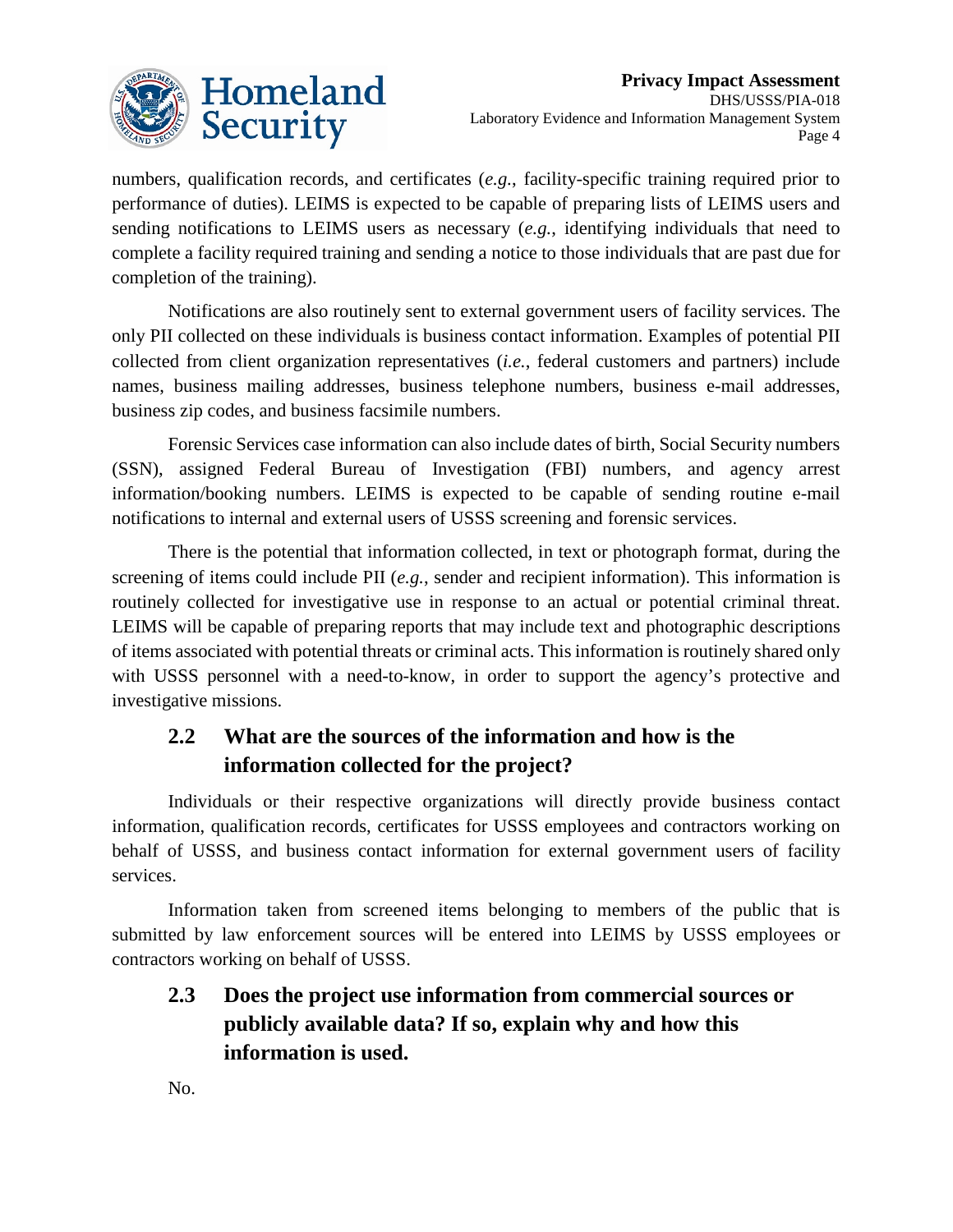

#### **2.4 Discuss how accuracy of the data is ensured.**

For items including PII that are submitted to SSD and FSD for protective or investigative analysis, it is the responsibility of the submitter to verify PII accuracy. In the event that a recipient of LEIMS reports becomes aware of any inaccuracies in PII, SSD or FSD will take corrective actions as appropriate. Inaccurate information included in documentation submitted by external sources, but stored in the LEIMS, would not typically be corrected unless the inaccuracy was due to an administrative data entry error at SSD or FSD.

## **2.5 Privacy Impact Analysis: Related to Characterization of the Information**

**Privacy Risk:** There is a risk that LEIMS could collect information about individuals who pose no threat, particularly information received by SSD or FSD from concerned citizens regarding a potential threat that may require protective or investigative analysis.

**Mitigation:** This risk is partially mitigated. Trained and experienced agency personnel direct the handling of evidentiary and investigative materials and only information that is deemed necessary for the furtherance of the agency's missions is entered into LEIMS. For example, a Special Agent evaluates an item that may include a criminal threat. If the trained and experienced Agent determines that no threat exists, no item detailing unrelated information would be collected and entered into LEIMS.

**Privacy Risk:** There is a risk that LEIMS could collect more PII than is necessary to accomplish its mission.

**Mitigation:** This risk is partially mitigated. The Secret Service collects the information necessary to enable positive identification so that: (a) the individual is identifiable during future interactions with the agency; (b) the individual is not erroneously identified as, or erroneously linked to, another individual; and (c) further investigation can be conducted, if necessary. In addition, information gathered from items submitted for analysis that contains PII data (*e.g.*, items in text or photograph format that contain PII) is processed as evidence or potential investigative material. The LEIMS is not designed for storage of PII from items that do not specifically relate to the agency's investigative and protective missions.

**Privacy Risk:** There is a risk that LEIMS will collect and report incorrect PII that may be used in an investigation.

**Mitigation:** LEIMS uses PII present on evidentiary or investigative material solely for descriptive purposes, to uniquely identify evidence submitted for examination. No assessment is made of an individual whose PII is present on examined evidence or whose information may be linked to a case identifier. For example, a photograph of a crime scene may include an individual's address in the picture, but that data is not captured as PII separate from the photo or the item's text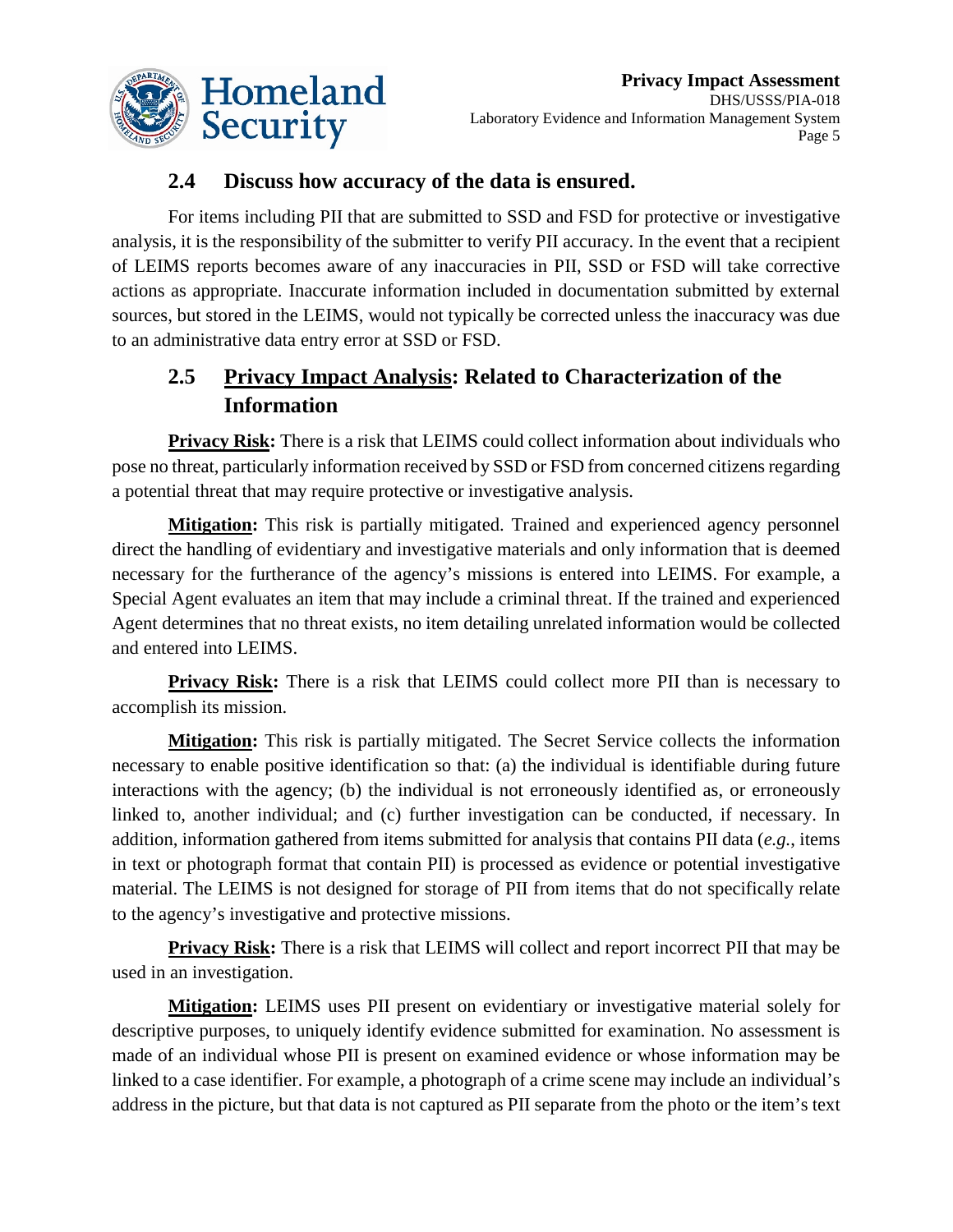

description and submitter information. It is simply handled as photographic material and treated as law enforcement or investigative evidence. Sender information and text fields are searchable and can be set up to alert LEIMS users if listed keywords or names are entered into the system.

In the event of an investigation, Secret Service personnel who have received specialized training in investigative and analytical techniques review all pertinent information and conduct research to verify the information, including the accuracy of the collected PII if received as part of the evidence/items being processed.

# **Section 3.0 Uses of the Information**

#### **3.1 Describe how and why the project uses the information.**

LEIMS collects only the PII required for managing evidentiary material and/or developing investigative leads in accordance with USSS mission functions and authorities. PII is collected to track evidence/items through the handling/examination process to ensure its integrity. With regard to SSD and FSD LEIMS users, customers, and partners, PII is collected in order to verify access and authority to request and receive services provided by SSD and FSD. Additionally, PII is collected from USSS employees and contractors working on behalf of the USSS to manage access and as required to associate evidence and item processing with the individuals involved with processing it.

Any PII included with the evidence is protected as evidentiary material and released only as part of that evidence to verified individuals authorized to receive it.

**3.2 Does the project use technology to conduct electronic searches, queries, or analyses in an electronic database to discover or locate a predictive pattern or an anomaly? If so, state how DHS plans to use such results.**

No.

# **3.3 Are there other components with assigned roles and responsibilities within the system?**

No. There are no other components with assigned roles and responsibilities related to LEIMS. Other components may receive information managed in LEIMS (*e.g.*, summary test reports), but they do not have direct access to the data. That information is provided only after an authorized USSS LEIMS user has verified the requester's authorization and need-to-know the information.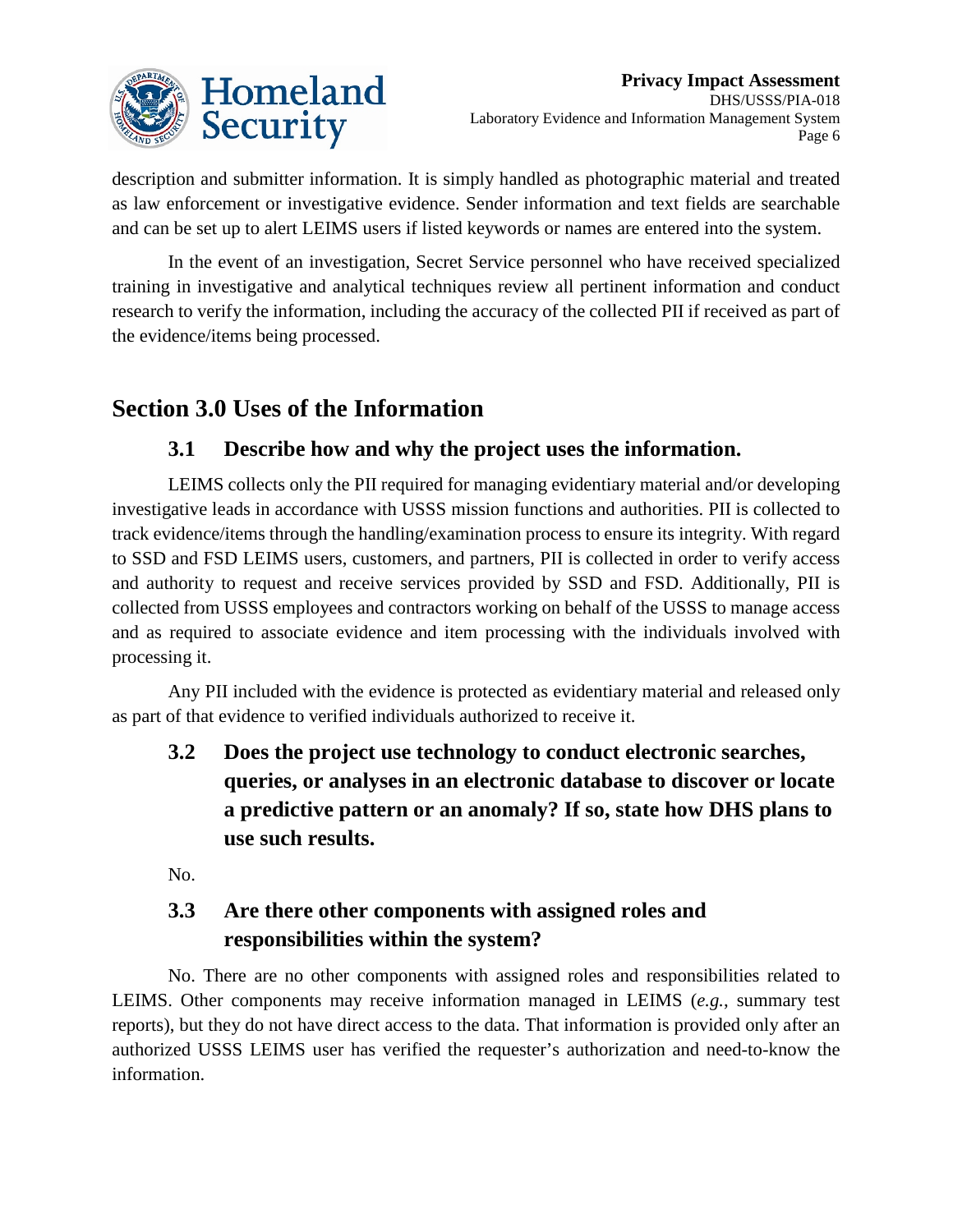

#### **3.4 Privacy Impact Analysis: Related to the Uses of Information**

**Privacy Risk:** There is a risk that PII collected by LEIMS may be used by USSS personnel for an improper and/or unauthorized purpose.

**Mitigation:** Access to LEIMS is limited to a specific number of agency users and is controlled by the system's secure IT infrastructure, which requires login, logs activity, and uses firewalls, as well as other computer security measures. To ensure the information is used consistently with the purposes of the original collection, USSS employees with an official needto-know are trained in the proper use and handling of information identified by LEIMS as well as PII.

# **Section 4.0 Notice**

# **4.1 How does the project provide individuals notice prior to the collection of information? If notice is not provided, explain why not.**

In addition to this PIA, the DHS/USSS-001 Criminal Investigation Information SORN provides notice regarding the collection of information and the routine uses associated with LEIMS. Advanced notice of the collection of information to investigative targets or others involved in an investigation generally is not provided as it would compromise ongoing law enforcement investigations and otherwise impede law enforcement proceedings. The final rule for the Criminal Investigation Information System SORN exempts the system from portions of the Privacy Act.<sup>[4](#page-7-0)</sup>

# **4.2 What opportunities are available for individuals to consent to uses, decline to provide information, or opt out of the project?**

The collection of information in LEIMS is to investigate evidence or items involved in the investigation. Thus there are no opportunities for individuals to consent to, decline, or opt out of the project because doing so could compromise ongoing law enforcement investigations and otherwise impede law enforcement proceedings.

## **4.3 Privacy Impact Analysis: Related to Notice**

**Privacy Risk:** There is a risk that individuals are not aware of the existence of LEIMS and the data it collects and maintains.

<span id="page-7-0"></span> <sup>4</sup> *See* Implementation of Exemptions; DHS/USSS-004 Protection Information Systems, 74 FR 45090 (August 31, 2009), *available at* [https://www.gpo.gov/fdsys/pkg/FR-2009-08-31/pdf/E9-20755.pdf.](https://www.gpo.gov/fdsys/pkg/FR-2009-08-31/pdf/E9-20755.pdf)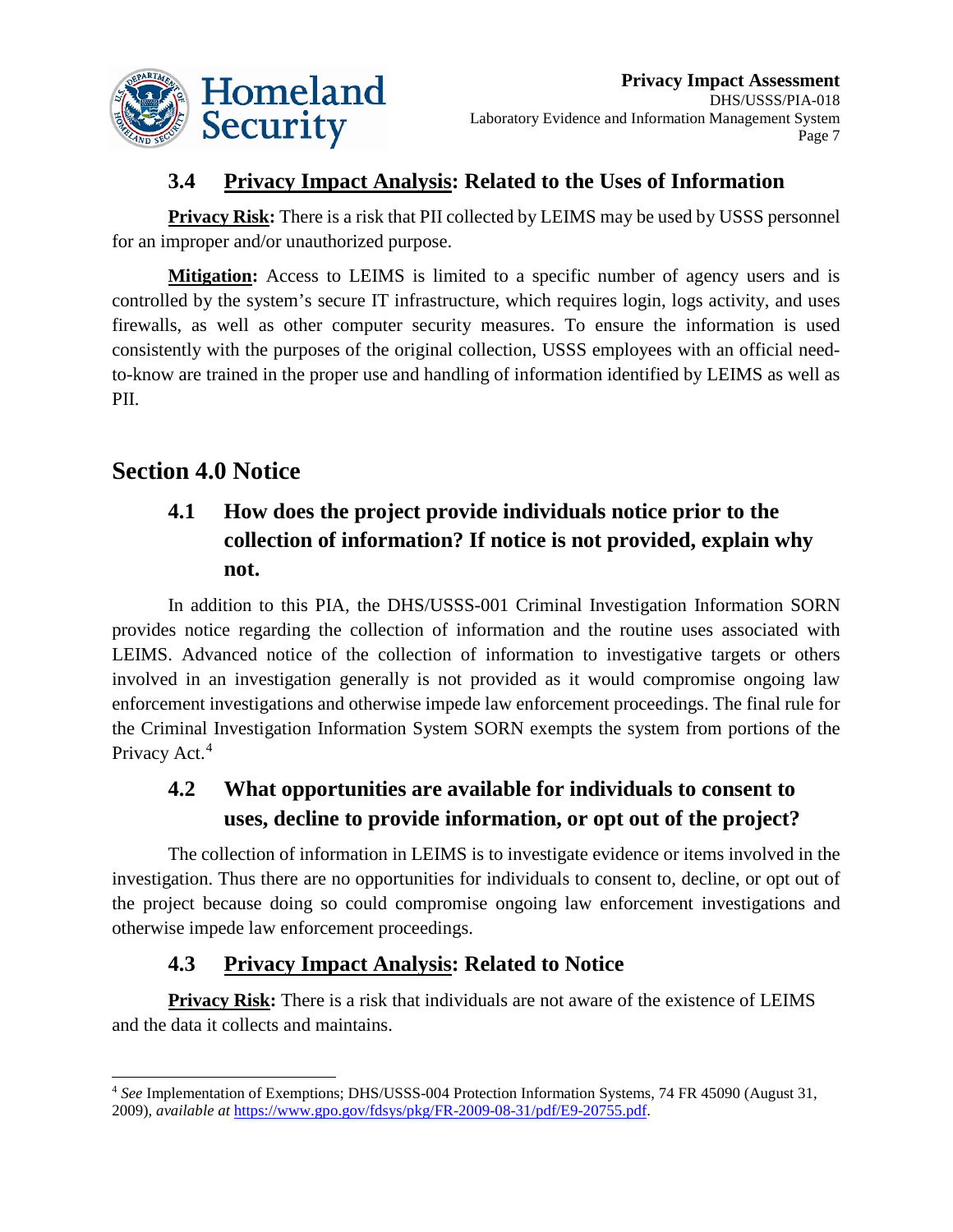

**Mitigation:** Due to the nature of the information maintained in LEIMS, this risk cannot be fully mitigated. This PIA and the DHS/USSS-001 Criminal Investigation Information SORN serve as public notice of the existence of LEIMS, the data it collects and maintains, and the routine uses associated with the information collected.

# **Section 5.0 Data Retention by the project**

#### **5.1 Explain how long and for what reason the information is retained.**

Information that is collected that becomes part of an investigative case file will be retained for a period that corresponds to the specific case type developed. The retention periods established and/or approved by NARA for investigative case files may cover periods as short as two years, or indefinitely (such as for threats to the President and homicide cases), depending on the type or disposition of the case.

Per USSS Records Disposition Schedule N1-87-10-4 (approved by NARA on 11/22/2010), LEIMS information that has no potential historical or archival value and that does not become part of an investigative file is to be deleted "when the agency determines that it is no longer needed for administrative, legal, audit, or other operational purposes." Understanding that the time frames associated with such purposes can vary widely (*e.g.*, a backup of the database that is overwritten on a nightly basis or a litigation-related preservation order that may remain in effect indefinitely), it is not practical to assign a specific retention period to this type of data. However, it should be understood that the Secret Service has no interest in preserving such information any longer than is absolutely necessary. Estimates of minimum retention times prior to record disposal include five years for generic administrative and laboratory records, 30 years for the storage of occupational hazard exposure records, and indefinite storage for homicide case records, as mentioned above.

#### **5.2 Privacy Impact Analysis: Related to Retention**

**Privacy Risk:** There is a privacy risk that information will be retained for longer than necessary to accomplish the purpose for which the information was originally collected.

**Mitigation:** The information in LEIMS will be retained for the timeframes outlined in Section 5.1 to allow the Secret Service to manage, analyze, and distribute evidentiary information regarding threats or potential threats to the safety of individuals, events, and facilities protected by the Secret Service. The retention period is also consistent with general law enforcement system retention schedules and is appropriate given the Secret Service protective and law enforcement missions, as well as the importance of the data required to accomplish its mission.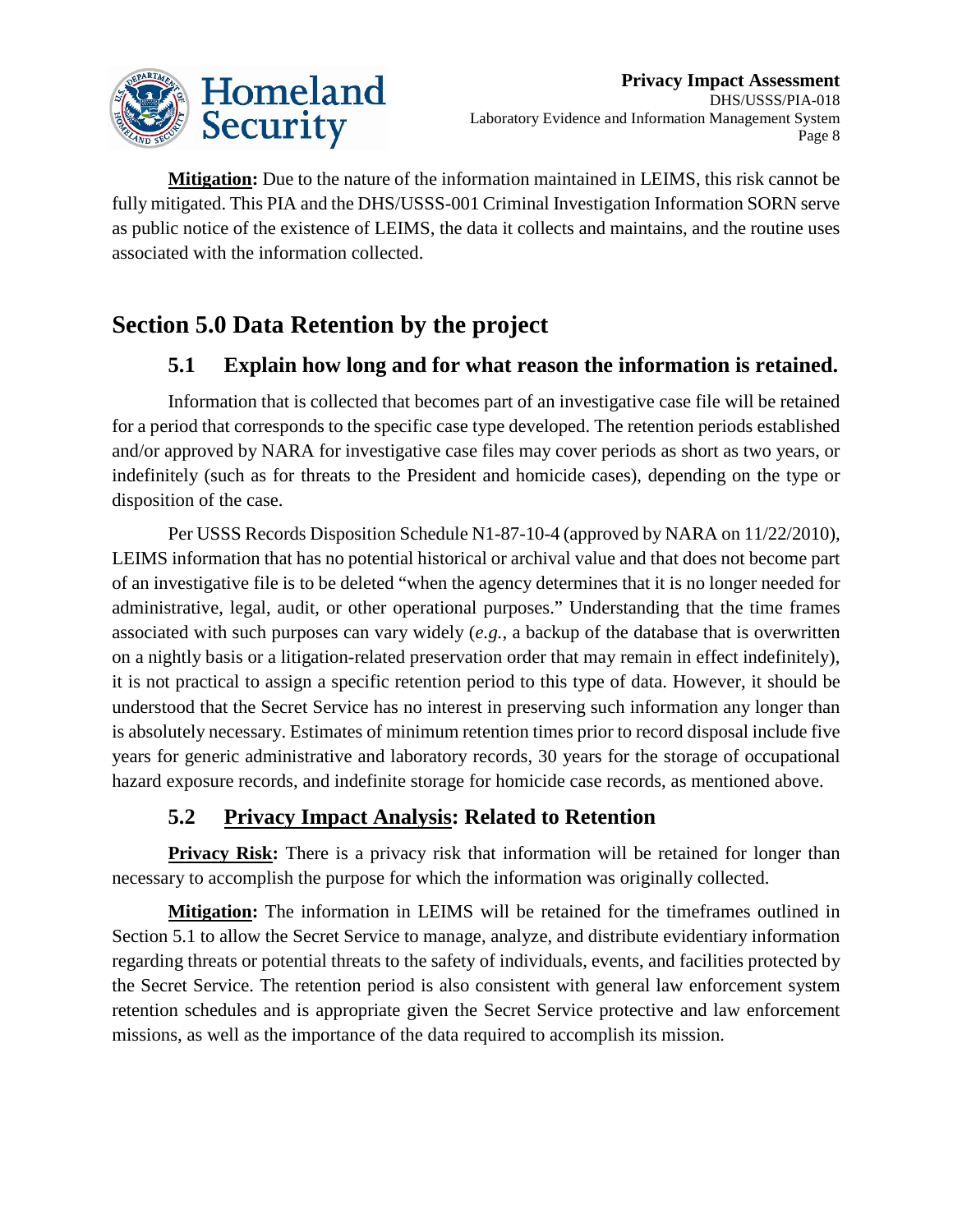

# **Section 6.0 Information Sharing**

# **6.1 Is information shared outside of DHS as part of the normal agency operations? If so, identify the organization(s) and how the information is accessed and how it is to be used.**

Yes. PII or summary investigative information maintained in LEIMS may be shared with law enforcement and/or other federal, state, or local government agencies that have official authority and a validated need-to-know the information, and will use the information in a manner consistent with the reason for which it was collected.

# **6.2 Describe how the external sharing noted in 6.1 is compatible with the SORN noted in 1.2.**

Any information maintained in LEIMS may be shared in accordance with the purposes and routine uses specified in the DHS/USSS-001 Criminal Investigation Information SORNs in support of the Secret Service's protective and law enforcement missions. The sharing of evidentiary material and reports generated in LEIMS with law enforcement partners is compatible with the purposes of the original collection, which include disclosures reasonable necessary for the purpose of furthering USSS efforts to investigate the activities of and apprehend criminal offenders; developing information on subjects involved in USSS criminal investigations; and assisting other law enforcement agencies in the investigation and prosecution of violations of criminal laws.

#### **6.3 Does the project place limitations on re-dissemination?**

Currently, information maintained in LEIMS that is shared with outside law enforcement organizations, and/or other federal, state, or local government agencies is limited to documented investigating officials that have a verified need-to-know. Information may be provided via telephone call, memorandums, reports, facsimiles, and electronic mail. FSD conducts forensic examinations requested by case agents and other law enforcement entities for investigative and judicial purposes. The recipient of results from such forensic examinations is restricted by their applicable local laws, judicial notices, court granted motions, and agency policies as to whom, or if, information related to criminal investigations and activities can be further disseminated. Any SSD Investigatory information that is shared by the USSS is designated for sensitivity as appropriate for a given situation (*e.g.*, Law Enforcement Sensitive, For Official Use Only, Sensitive but Unclassified). If limiting the re-distribution of such information is necessary, the USSS employee that shares the information will ensure that restrictions are communicated to the recipient. Such actions are outside the scope of LEIMS functions and would follow standard DHS/USSS information sharing procedures in compliance with DHS Management Directive 11042.1.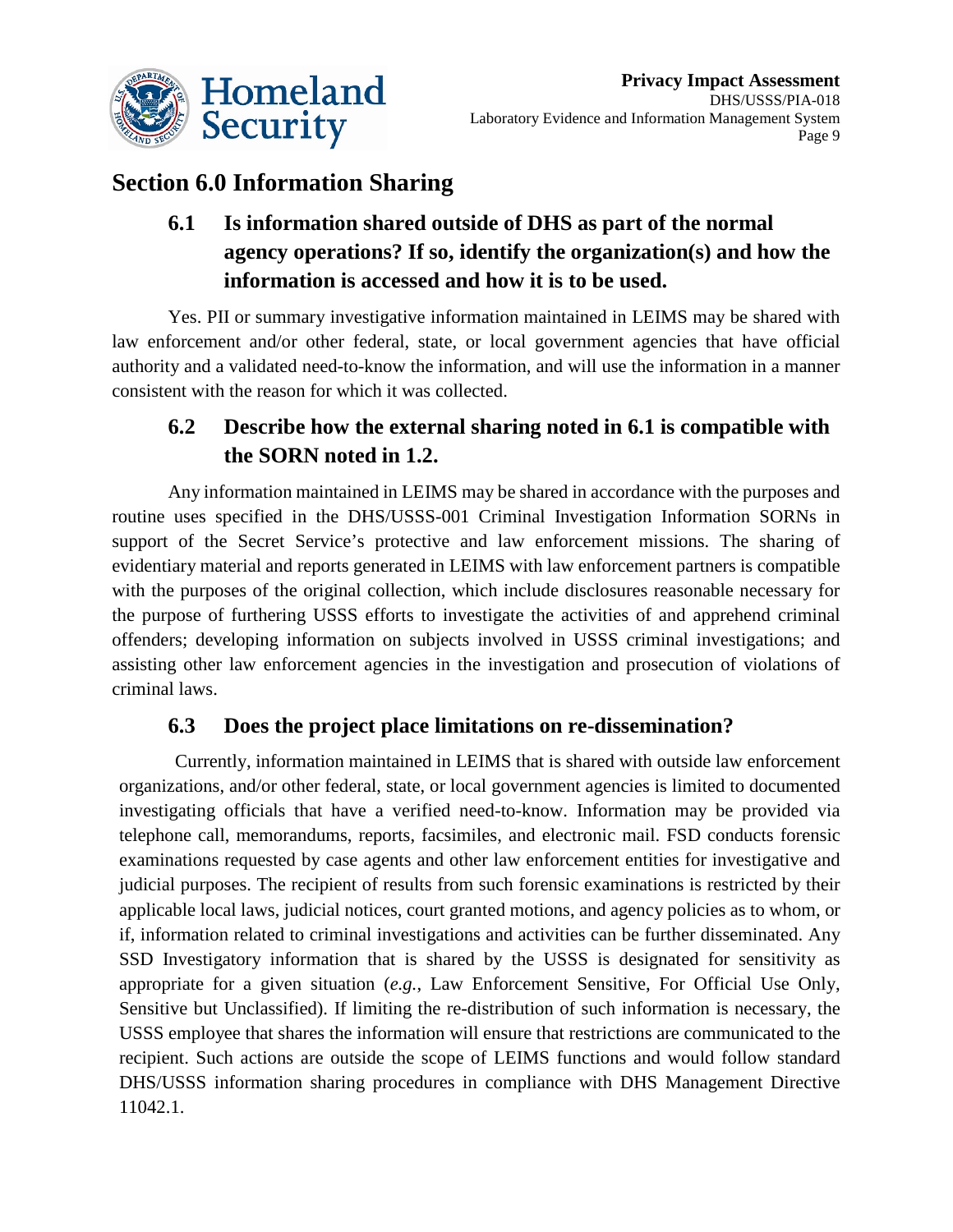

# **6.4 Describe how the project maintains a record of any disclosures outside of the Department**.

Information may be exchanged with other agencies and law enforcement organizations as part of cooperative investigation and response activities. The sharing of investigative information with authorized individuals having a "need-to-know" is not tracked in the LEIMS. The passing of evidence custody to individuals within the USSS and to outside law enforcement organizations, and/or other federal, state, or local government agencies, is recorded to reflect that the items were shared and with whom they were shared. Documentation may occur via a communication log, report, memorandum, or other retained documentation (*e.g.*, Chain of Custody, subpoena, or Motion of Discovery).

#### **6.5 Privacy Impact Analysis: Related to Information Sharing**

**Privacy Risk:** There is a privacy risk that other agencies may access or disclose the information maintained in LEIMS inappropriately.

**Mitigation:** The sharing of information described above is only done in accordance with appropriate routine uses and will occur only upon verification of need-to-know and in conjunction with adequate warnings regarding improper re-dissemination. The re-dissemination of LEIMS information is restricted by the receiving law enforcement agency local laws, judicial notices, court granted motions, and agency policies as to whom, or if, information related to criminal investigations and activities can be further disseminated. If limiting the re-distribution of such information is necessary, the USSS employee that shares the information will ensure that restrictions are communicated to the recipient agency. However, such actions are outside the scope of LEIMS functions and would follow standard DHS/USSS information sharing procedures in compliance with DHS Management Directive 11042.1.

#### **Section 7.0 Redress**

#### **7.1 What are the procedures that allow individuals to access their information?**

U.S. citizens and Lawful Permanent Residents seeking access to any record containing information maintained within LEIMS, or seeking to contest the accuracy of its content, may submit a Privacy Act (PA) request to the USSS. Individuals, regardless of citizenship or legal status, may also request access to their records under FOIA. Access requests will be directed to the Secret Service's FOIA Officer, Communications Center (FOIA/PA), 245 Murray Lane, Building T-5, Washington, D.C. 20223. Requests will be processed under both FOIA and PA to provide the Requestor with all information that is releasable. Given the nature of the information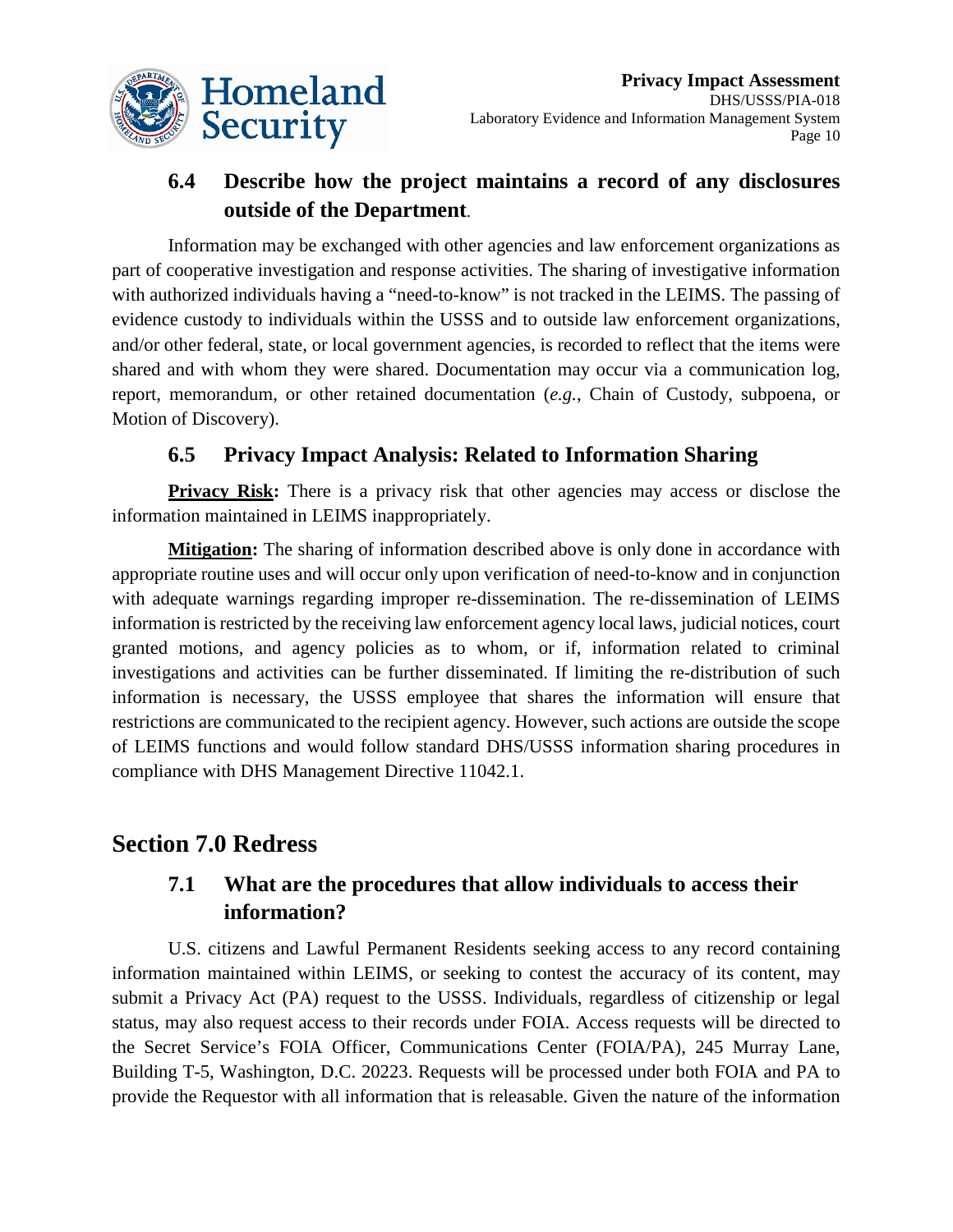

in LEIMS, FOIA and PA exemptions may apply and the individual may not be permitted to gain access to, or request amendment of his or her record.

Notwithstanding the applicable exemptions, USSS reviews all such requests on a case-bycase basis. If compliance with a request would not interfere with, or adversely affect the accomplishment of the Secret Service's protective and investigatory mission, information contained within this system may be released or amended. Instructions for filing a FOIA or PA request are available at [http://www.dhs.gov/foia.](http://www.dhs.gov/foia)

# **7.2 What procedures are in place to allow the subject individual to correct inaccurate or erroneous information?**

Individuals, regardless of citizenship or legal status, seeking to correct records contained in this system of records, or seeking to contest its content, may submit a request in writing to the Secret Service's Freedom of Information Act and Privacy Program by mail to Communications Center (FOIA/PA), 245 Murrary Lane, Building T-5, Washington, D.C. 20223.

All or some of the requested information may be exempt from correction pursuant to the Privacy Act in order to prevent harm to law enforcement investigations or interests. However, such requests will be considered on a case-by-case basis consistent with law enforcement necessity.

# **7.3 How does the project notify individuals about the procedures for correcting their information?**

The mechanism for requesting correction of information is specified in the DHS/USSS-001 Criminal Investigation Information SORN, in this PIA, and on the Secret Service's public webpage [\(www.secretservice.gov/iql\\_admin.shtml\)](http://www.secretservice.gov/iql_admin.shtml).

## **7.4 Privacy Impact Analysis: Related to Redress**

**Privacy Risk:** There is a risk that individuals may have limited access or ability to correct their information.

**Mitigation:** This risk is partially mitigated. Individuals can request access to information about them under the FOIA and Privacy Act. Under the Privacy Act, individuals may also request that their information be corrected. The nature of LEIMS and the information it collects and maintains is such that the ability of individuals to access or correct their information may be limited by Privacy Act exemptions. The redress and access measures offered are appropriate given the purpose of the system which is to collect, analyze, process, and store evidentiary and investigative information concerning USSS protective and law enforcement missions.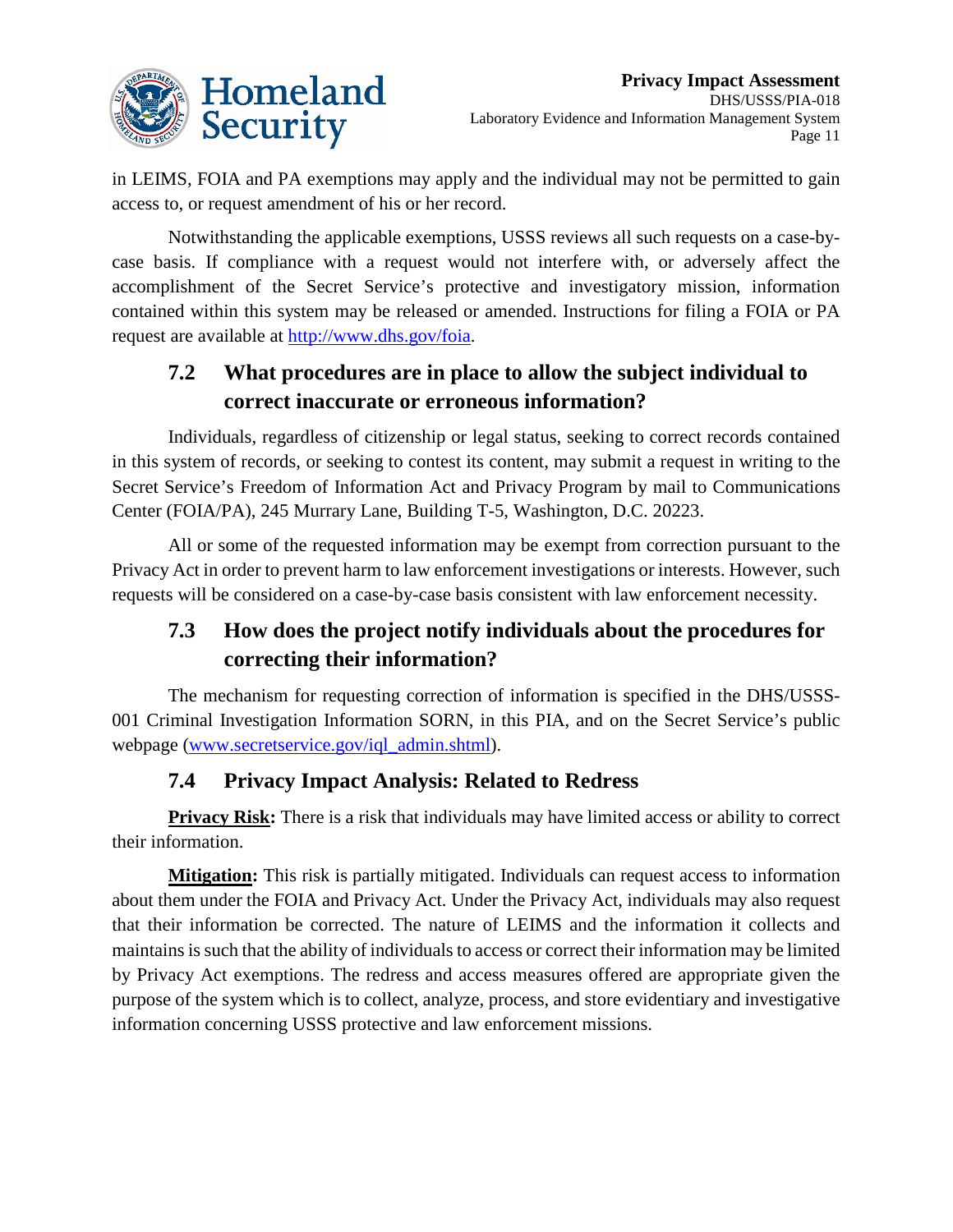

# **Section 8.0 Auditing and Accountability**

# **8.1 How does the project ensure that the information is used in accordance with stated practices in this PIA?**

All Secret Service information systems are audited regularly to ensure appropriate use of and access to information. Specifically related to this system, application access is mediated through a two-tier identification and authentication process. Any changes to the hardware or software configuration are subject to review and approval by the USSS Configuration Control Board process to ensure integrity of the application.

# **8.2 Describe what privacy training is provided to users either generally or specifically relevant to the project.**

All Secret Service employees are required to receive annual privacy and security training to ensure their understanding of proper handling and securing of PII. In addition, DHS has published the "Handbook for Safeguarding Sensitive PII," which provides employees and contractors additional guidance.

# **8.3 What procedures are in place to determine which users may access the information and how does the project determine who has access?**

DHS physical and information security policies dictate who may access Secret Service computers and filing systems. Specifically, DHS Sensitive Systems Policy Directive 4300A outlines information technology procedures for granting access to Secret Service computers. Access to the information is strictly limited by access controls to those who require it for completion of their official duties.

# **8.4 How does the project review and approve information sharing agreements, MOUs, new uses of the information, new access to the system by organizations within DHS and outside?**

The LEIMS Operational Managers will review any Memorandum of Understanding (MOU) or Memorandum of Agreement (MOA) submitted for the sharing of PII-related LEIMS data. However, the USSS Liaison Division, (which includes the USSS Privacy Office) is the